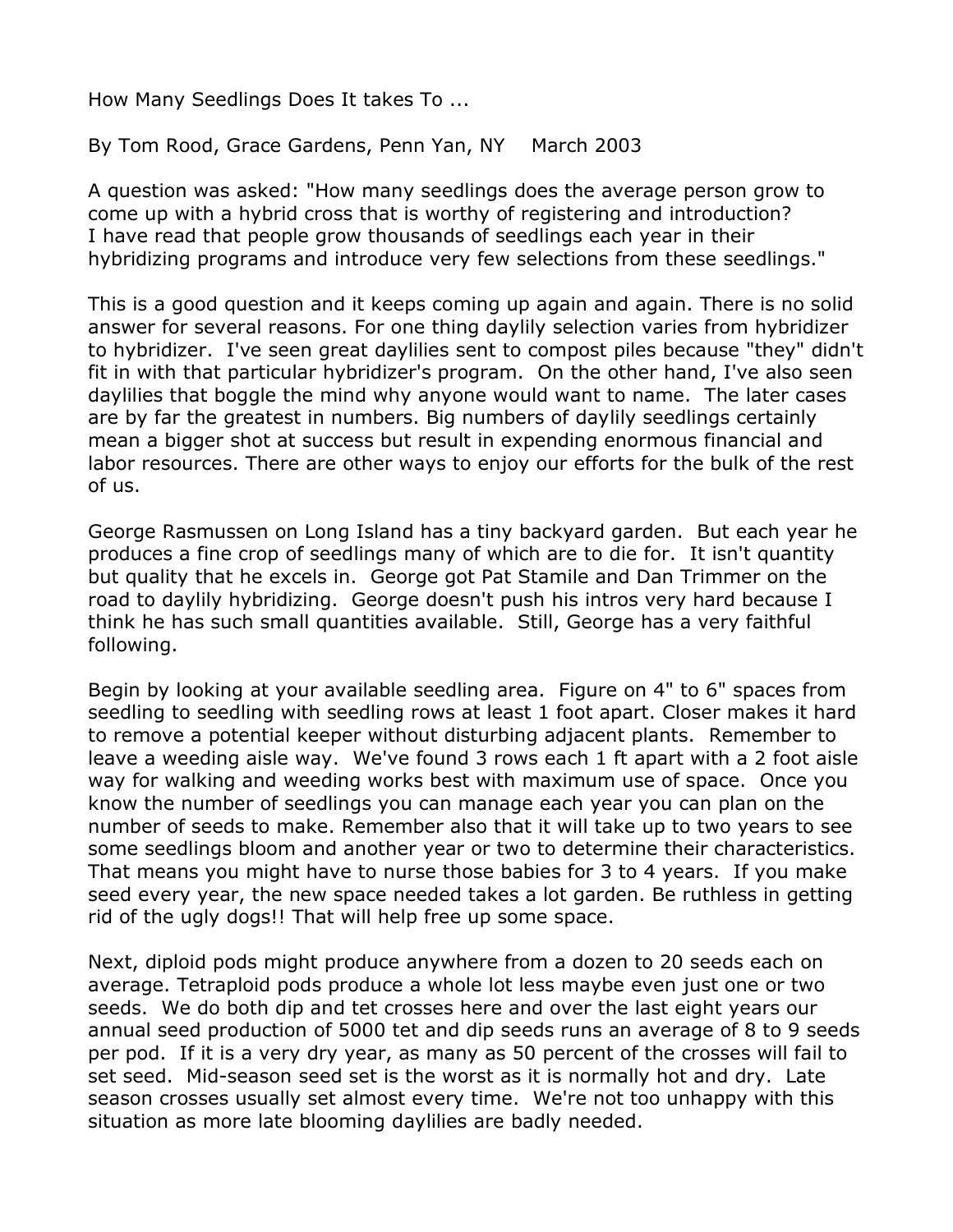Now you have an idea of how many seeds you can handle and how many crosses to make to get them. It is called a plan. Figure out how many crosses you can make, figure which crosses are most likely to reach your dreams, add a few wild card crosses as they are like a crap shoot and even gamblers win once in a great while, figure out what plants are missing from your garden that you think will help you reach your goals and try to acquire them, and for crying out loud, follow your plan. Then wait for the babies to bloom.

Melanie Mason came up with a great way to plant daylily seed. It is called "Homespun Hybridizing" and you will find her article on our <www.gracegardens.com> web site as well as my article on "How We Start Our Seeds." If you follow our methods, you should expect to see 85 to 95 percent germination rates and perhaps even higher. The key to how many seedlings it takes to make a namer is for you to decide what seedlings you really want to keep. But first, it is an essential part of the hybridizer's program to get out and see as many daylilies as possible and especially those along the lines you want to work with.

Too many people get into hybridizing by covering the garden with pollen on just about everything in bloom. That's a great way to build a pile of seed but a poor way to get anywhere with keepers. Begin by being focused as to just what you want to see in your offspring. Find the best affordable parents you can along those lines to add to what you already have to work with.

I think you should plan to produce at least 25 seeds from each cross. That might be one or two pods of a diploid cross and four or five pods from a tetraploid cross. 100 seeds would be better if space allows. This is just a window to see how the cross is working. If seedlings are all dogs, the cross probably isn't going to work the way you want. On the other hand, some interesting seedlings might bloom and if this is the case, you might want to redo the cross in larger numbers. Each year you will be able to change one of the parents in the cross or even cross the siblings looking for the missing recessive genes in the F2 generation. Messing around with the same cross means you will not be in the race with the "big boys and girls" as they hardly ever make the same cross again in their search for fame and riches.

It has been said that only one or two plants are really distinctive from any cross of say 1000 seedlings. Looking through a window of only a handful of seedlings from a cross lets us know if it is worthwhile going that far to get a really new and distinctive daylily. All too many of the new introductions made every year are far from being new and distinctive. While we're in this ballpark, I might as well stick my neck all the way out and say that too many new introductions fail to meet judging criteria of bud counts, branching, healthy foliage, increasability in multiple climates and overall hardiness. It's what's under the hood that really counts.